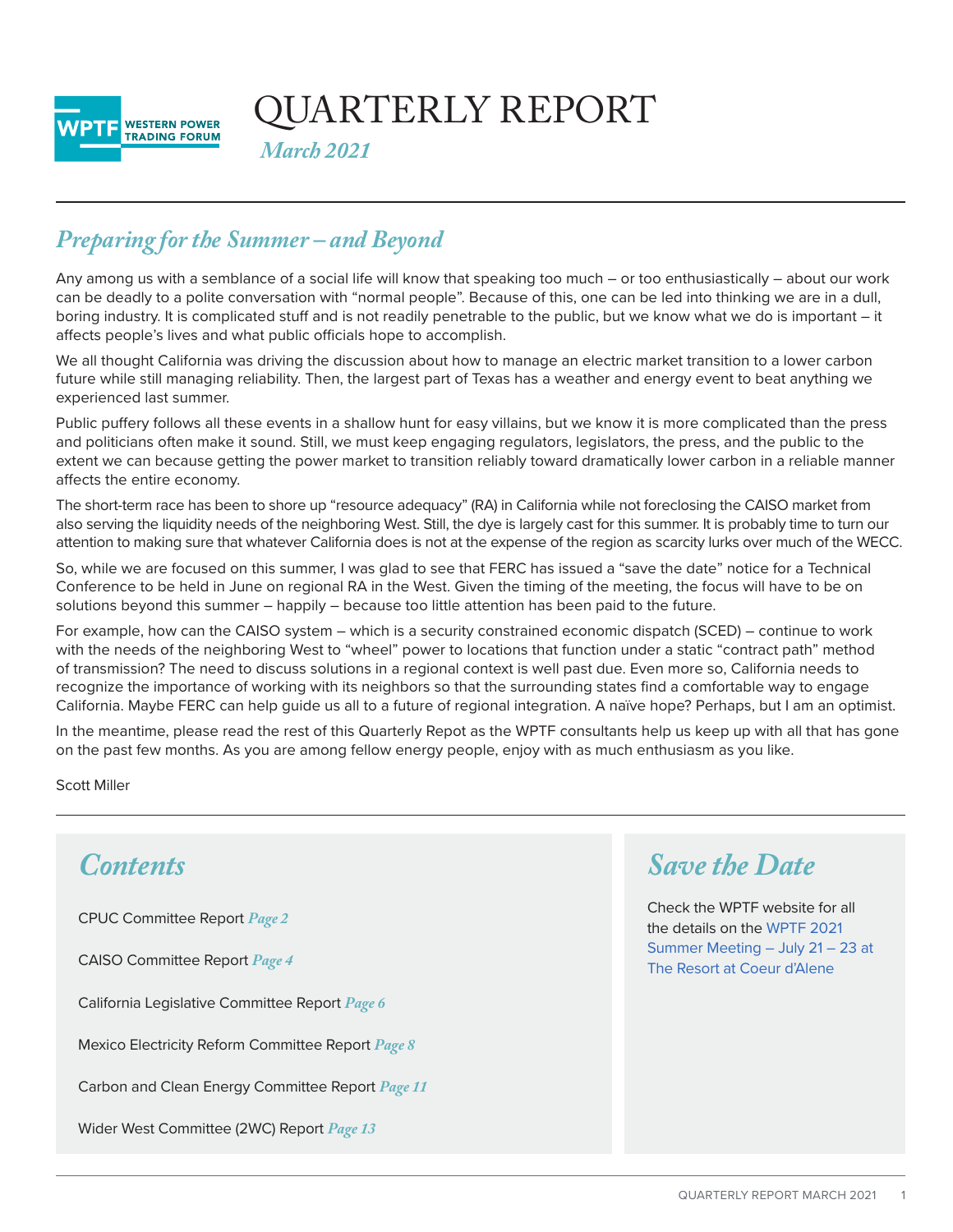# <span id="page-1-0"></span>CPUC **COMMITTEE**

*Greg Klatt*

*Greg Klatt coordinates the CPU[C](https://www.wptf.org/resource-adequacy-ra) [Committee](https://www.wptf.org/resource-adequacy-ra). Greg is a practicing attorney with over 20 years of energy industry experience. His practice focuses on state and federal regulation of the electric power and natural gas industries. He has represented clients in numerous ratemaking and rulemaking proceedings before the CPUC. He regularly advises energy companies regarding regulatory requirements applicable to their product and service offerings. He represents marketers and retailers in CPUC licensing, compliance and enforcement matters. He also commonly acts as regulatory counsel in energy-related transactional matters, including procurement contracting, resource development projects, repower projects, major asset acquisitions and related financing arrangements.*

*Greg received his J.D. from UC Berkeley's School of Law (Boalt Hall). He graduated magna cum laude with a B.A. in History from the University of San Francisco and is a lifetime member of the Alpha Sigma Nu honor society.*

### **Resource Adequacy 2.0**

A year ago, I predicted the unwieldy complexity of California's RA program, with its plethora of "qualifying capacity" counting rules and granularized compliance requirements, would trigger a paradigm shift. My premise was the smart kids would come up with something both simpler and more effective at keeping the lights on. Boy was I wrong.

Early last summer, the CPUC established a track of the RA proceeding to explore "the broader RA capacity structure," with the first set of proposals filed in early August. Fast forward six months, and there are now 3.5 major proposals for overhauling the RA program in the mix. While all the proposals seek to address the shortcomings of the existing RA program, none of the proposed program structures is simpler than what we have now. Nor would they make transacting any easier for load serving entities (LSEs) and suppliers or be easier for the CPUC to administer—indeed, the opposite is more likely.

The most radical proposal is sponsored by the CPUC's Energy Division. Staff's proposal – the brainchild of Frank Wolak, a highly respected professor of economics at Stanford University – is to replace the existing RA construct. Currently, LSEs are required to forward contract for sufficient generation capacity to cover their forecast loads during

coincident system peak hours on a year-ahead and month-ahead basis (and suppliers are subject to concomitant CAISO mustoffer obligations). This would be replaced with a requirement for LSEs to forward contract for sufficient energy to meet their forecast hourly demand on a multiyear rolling basis.

The core elements of the "Wolak proposal" include (1) the allocation of forecast hourly system demand among LSEs based on their forecast load shares, (2) a standardized fixed-price hourly energy contract/product, (3) annual auctions for said contracts/ products in the amounts needed to cover the forecast hourly system needs, (4) and allocation of the resulting costs to LSEs based on their actual load shares. One of the many eyebrow raising implementation "details" of the Wolak proposal is that the initial round of auctions would be for deliveries starting at least four years out (to allow for the transition from the existing capacity-based RA program structure).

Less radical but no less complex is the proposal co-sponsored by SCE and the California Community Choice Association (CalCCA). This proposal aims at ensuring LSEs procure a mix of resources that reliably meets system needs in all hours by requiring LSEs to cover their individual net peak loads and associated energy needs. In simple terms, LSEs would be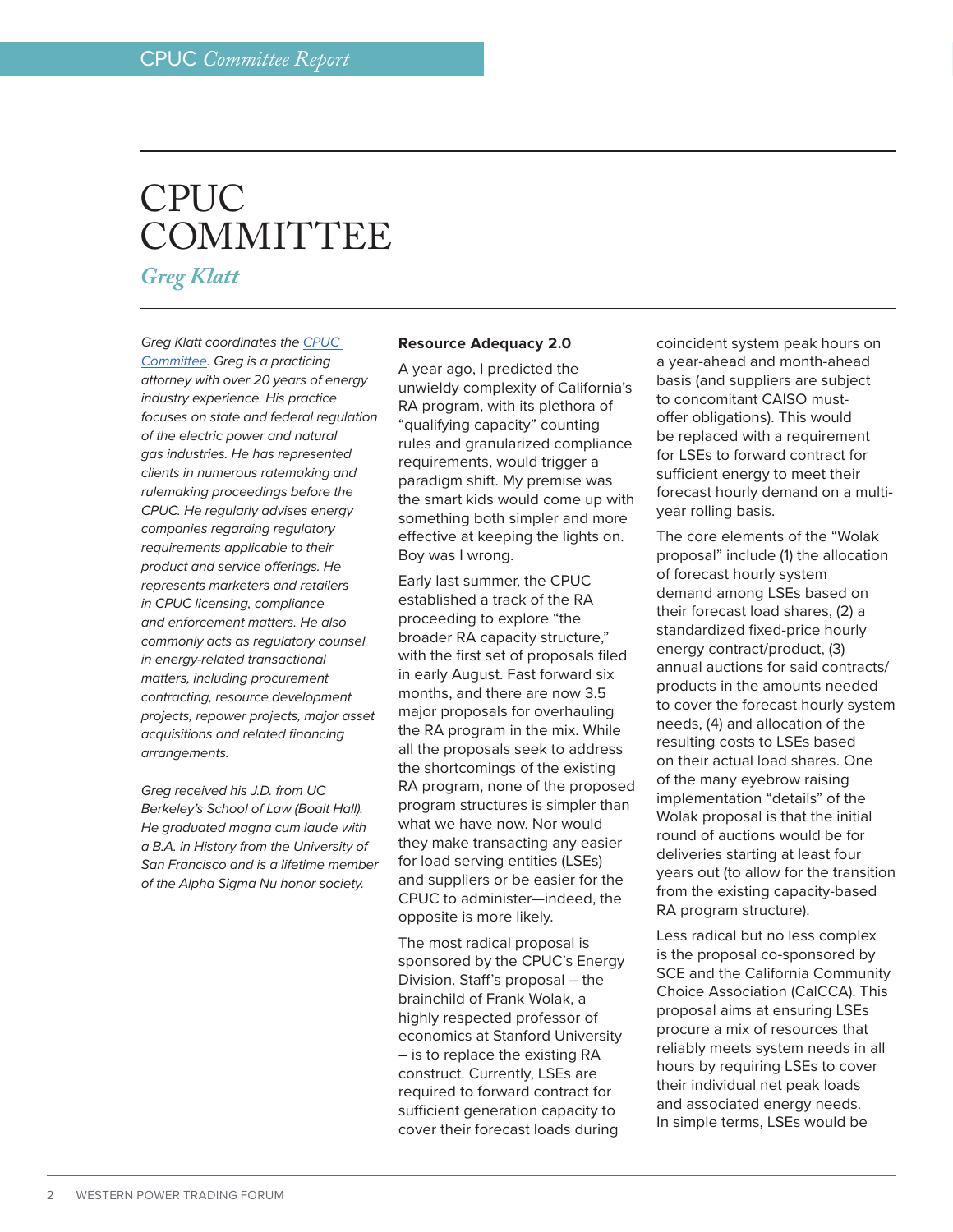required to forward contract for sufficient capacity (from resources other than wind and solar) to cover individualized RA requirements for both capacity and energy. SCE/CalCCA's proposal entails the creation of a new compliance metric—net qualifying energy and the layering of a half dozen or more additional, data-intensive administrative steps into each RA compliance cycle.

PG&E is championing a third proposal, which it calls the "slice-of-day" concept. As the name implies, PG&E's proposal calls for the creation of RA requirements for multiple periods of the day. The resulting "slices" would be grouped by "seasons" consisting of months that share a characteristic load curve. To count as RA capacity during a particular slice-of-day, a resource must be able to reliably produce a known quantity of energy during the peak load hour in that slice. Thus, the inter-seasonal and intraday variability of solar and wind production are the main drivers of how the hours of the day and the months of the year would be stacked into compliance "days" and "seasons." PG&E's proposal has the advantage of being relatively easy to understand, but it is the least developed of the three proposals described thus far.

SDG&E is the author of the last proposal, which consists of "revisions to PG&E's proposal that are intended to reduce complexity and simplify implementation"

(and thus accounts for 0.5 of the "3.5 major proposals" now under consideration). To wit, SDG&E proposes that each RA compliance "day" be split in to six four-hour slices, and that the RA requirements for all the slices be aggregated into a single RA requirement for the applicable compliance season. For compliance purposes, the RA capacity of a given resource would be calculated by multiplying the resource's qualifying capacity by the number of slices of the day in which the resource can produce energy. Thus, for example, a contract for 10 MW of capacity from a thermal resource that can operate for 16 hours a day would count as 60 MW toward the contracting LSE's RA requirements, and a contract for 10 MW of capacity from a solar resource that produces energy 8 hours a day would count as 20 MW.

The main complication of SDG&E's proposal is that, to ensure that LSEs do not simply rely on variable-energy resources to meet their RA requirements, those requirements would be broken down into "fixed load" requirements, which are based on the minimum load across all hours of the compliance day, and "dynamic load" requirements, which are based on the difference between the peak load in each slice and the minimum load for that day. Under SDG&E's proposal, LSEs could use any type of resource to meet their dynamic

load requirements but would be required to use 24x7 non-energylimited resources to meet their fixed load requirements.

The Commission is scheduled to issue its decision on the RA program restructuring proposals in June. We have not gotten any clues from the assigned commissioner about what to expect in the proposed decision. I would be disheartened if the proposed decision does not torpedo the Wolak proposal, which has virtually no support outside the Energy Division. My personal favorite is the PG&E proposal, including SDG&E's proposed modifications thereto. But that may be mostly due to my understanding it better than the others. If I had to handicap things, I would say the smart money is on the SCE/CalCCA proposal being selected for further consideration. But I would not be surprised if both the SCE/CalCCA proposal and the slice-of-day concept make it to the next round. Of course, maintaining the status quo is also an option. At this point, given the messy alternatives, I imagine more than a few stakeholders would be happy with that outcome.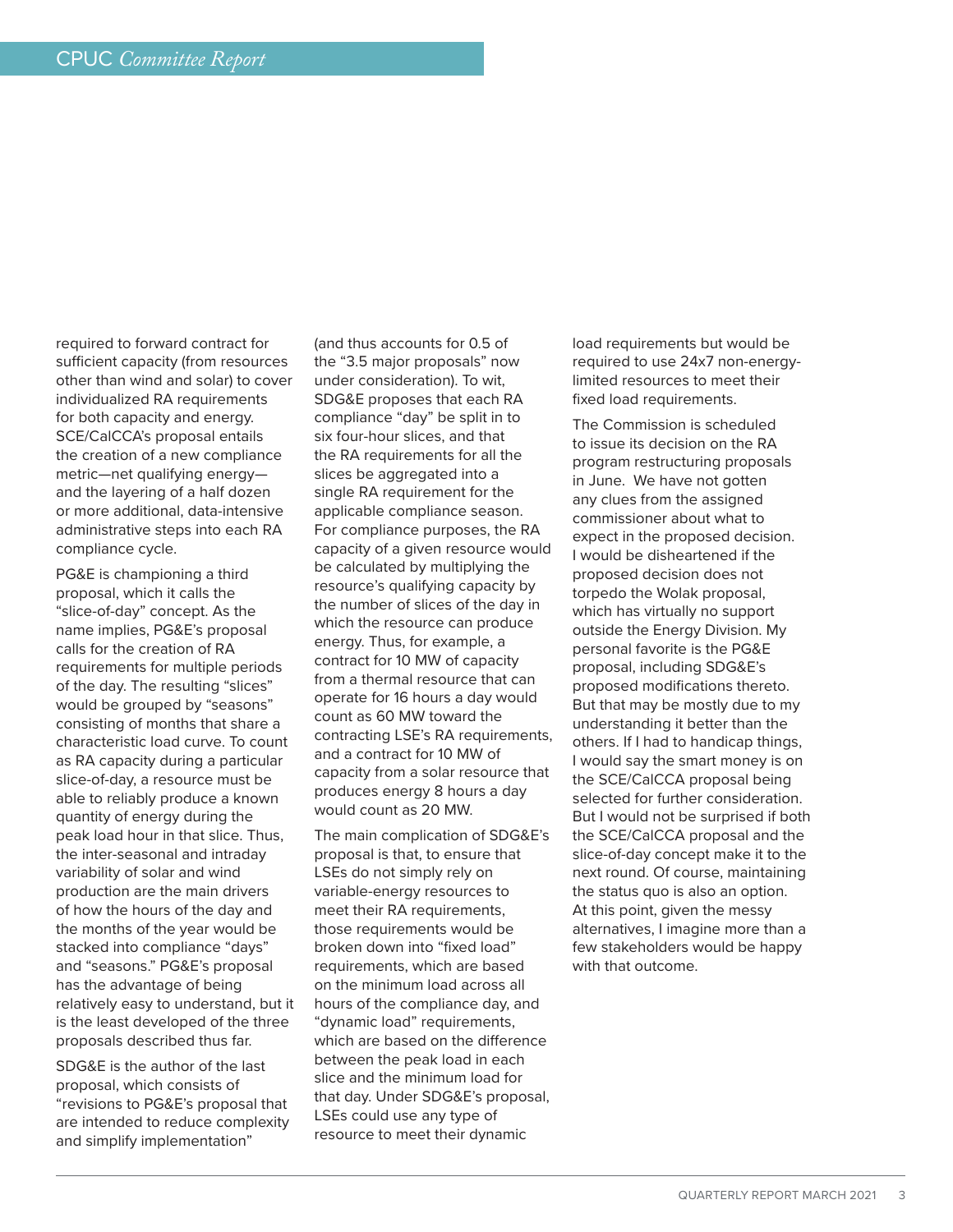# <span id="page-3-0"></span>CALIFORNIA INDEPENDENT SYSTEM OPERATOR (CAISO) COMMITTEE

*Carrie Bentley*

*Carrie Bentley is the co-founder and CEO of Gridwell Consulting and has over a decade experience in the energy industry across the ISO/ RTO markets. Ms. Bentley currently provides analysis and strategic support on "all things California ISO," including transmission, interconnection, capacity, storage assets, and the energy markets. Prior to becoming a consultant, Ms. Bentley most recently had been acting as a lead market design and regulatory policy developer at the CAISO, leading design and stakeholder initiatives in critical areas such as flexible ramping, resource adequacy, and renewable integration. Prior to the CAISO, Ms. Bentley was a consultant for GDS Associates, an engineering and economics consulting firm where she specialized in power supply contracting, natural gas hedging, and energy market design for a large range of clients in ERCOT, PJM, MISO, and SPP.*

# **Time for a Vacation**

It has been a challenge these last three months to keep up with CAISO matters. While it was not the regulatory (and personal) struggle our friends in Texas faced, it certainly has not been easy. The Market Enhancements for Summer 2021 Readiness initiative, FERC Order 831 tariff delays, waivers, and additional filings, gas price spikes, and intertie deviation settlement implementation errors have left stakeholders in whirlwind. And to those poor stakeholders that cover CAISO and the CPUC and live in Texas? All I can say is, go ahead, you have earned a strong drink and a long vacation.

# **Market Enhancements for Summer 2021**

As I have presented on numerous times in the past two months to the CAISO Committee, the CAISO started off proposing seven new enhancements to prepare for a tight capacity summer. Some are much more contentious than others, but in a great show of rational decision making, the CAISO postponed the seventh and most contentious item – System Market Power Mitigation – until Fall 2021. As we noted in our prior report, the CAISO's data has yet to show the exercise of system market power. Even worse, the design would have inherently over-identified hours to be tested for uncompetitive conditions, leading to over-mitigation and

suppressed market prices during periods when the CAISO needed price signals the most.

The remaining six items include revising export and load priorities (wheel-through priorities are being negotiated as of drafting); improved EIM coordination and resource sufficiency test calculation; improved reliability demand response resources impact on real-time pricing; additional constraints on storage so that they are sufficiently charged in real-time to meet their day-ahead schedule; additional make-whole payments for realtime hourly block economic imports; and a real-time scarcity pricing enhancement that will release reserves at the bid cap when the CAISO is short on contingency reserves and drops load in order to meet their NERC requirement. Got all that?

I think the key take-aways are that the energy market will be a little bit better at sending realtime price signals, storage will have an additional restriction, and everyone will understand how the CAISO prioritizes load, exports, and wheels. That is, they will once the CAISO finalizes this policy.

# **FERC Order 831 Roller Coaster**

It pains me to write about FERC Order 831, so I will simply describe the CAISO filings this quarter. Recall this order was issued by FERC on November 17, 2016. The CAISO responded with two filings that together (1) established a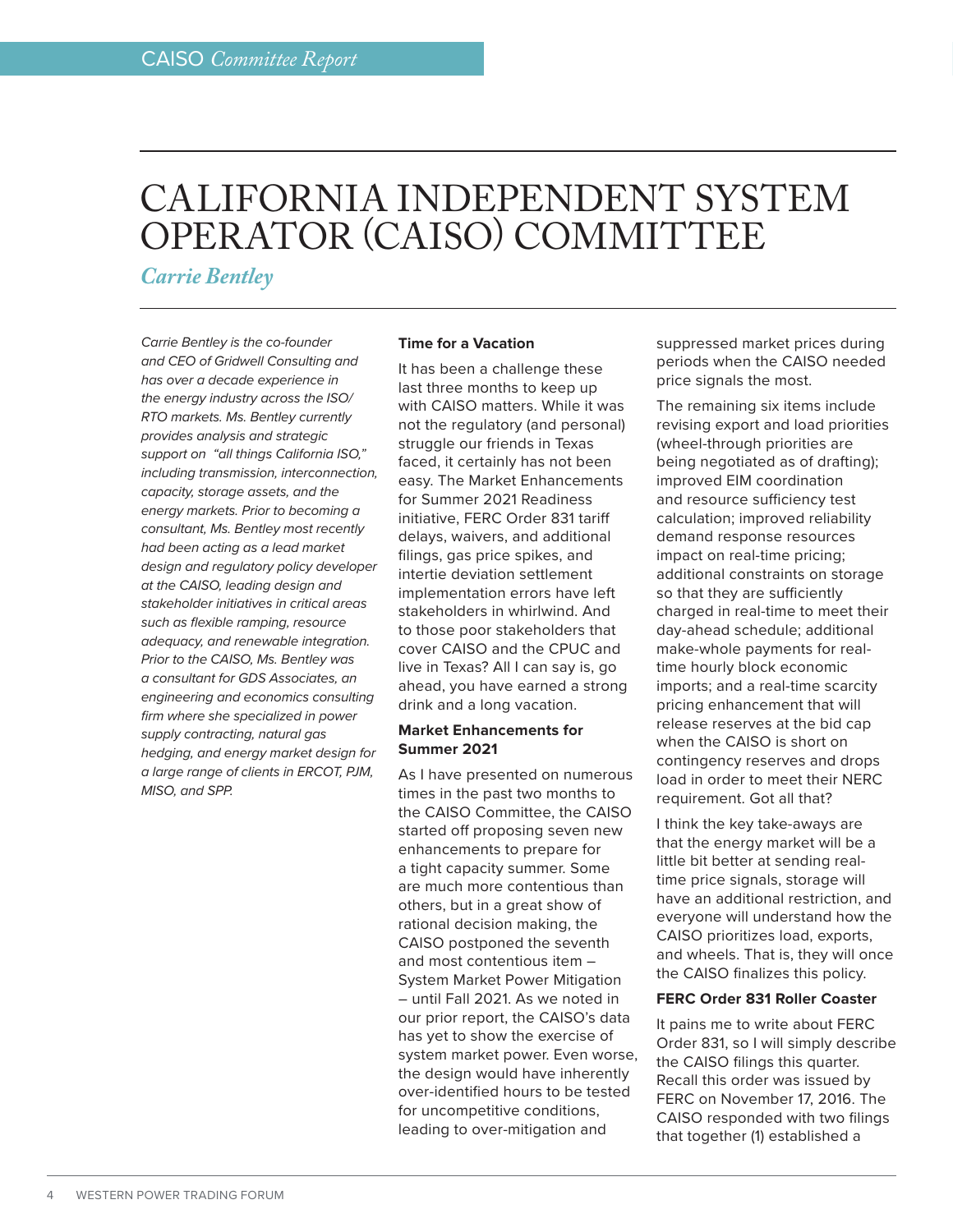soft energy bid cap of \$1,000/ MWh, a hard energy bid cap of \$2,000/MWh, and scaled penalty parameters in the market based on the hard energy bid cap; and (2) established a process by which suppliers can submit cost-based bids above \$1,000/MWh and the CAISO can cost verify such offers. This was supposed to be implemented on March 21, 2021.

Meanwhile, since May 2019 the CAISO has been working on an amendment to their FERC Order 831 Compliance policy, which was supposed to have been filed at the end of 2020. In late January – less than two months before the original FERC Order 831 Compliance Filing was going to be implemented – the CAISO filed a petition to delay implementation because they had not yet filed the amendment. Then, because of gas price spikes, around 3-weeks later, the CAISO withdrew the petition to delay.

Are you still with me? So finally, on February 22 the CAISO filed the amendment to its initial FERC Order 831 compliance filing policy. In this filing, the CAISO now seeks to (1) continue to use the prior \$1,000/MWh energy offer cap as the penalty price except where market participants have submitted, and the CAISO has accepted, a cost-justified energy offer above \$1,000/MWh, or when the CAISO's maximum import bid price exceeds \$1,000/ MWh; and (2) where an offer cap above \$1,000/MWh has been

established, use \$2,000/MWh as the penalty price setting the market clearing price when it must relax its power balance constraint ("PBC") only when the power balance deficiency exceeds a pre-determined megawatt threshold (e.g., 233.7 MW for the CAISO balancing authority area). Otherwise, the CAISO will set the market clearing price based on the last accepted economic bid.

Obviously, each of these filings have a huge impact on what load will expect to pay this summer, how much supply will be paid, congestion revenue rights settlements, hedges, contractfor-difference risks, and the list goes on. It is a big deal when the price cap of the CAISO doubles. Yet, it has felt like pulling teeth to get consistent, transparent communication from the CAISO on this matter to the stakeholder community. I am still getting emails from folks that say things like, "wait can I offer \$1,500 for my virtual or no…?"

### **Intertie Deviation Settlement Implementation Error**

The intertie deviation settlement implementation on February 1 did not go as planned. The CAISO has identified six separate issues that are leading to erroneous fifteenminute and five-minute imbalance charges as well as erroneous (and high) intertie deviation settlement charges. As of writing this four out of six have been resolved, but two are still being worked on. It is still

unclear exactly what went wrong during the implementation. The settlements subject matter experts described one of the errors as "random data coming in as a final tag" and while this matter is fixed, it is hard from the outside to understand why so many issues were not caught during testing. Hopefully this will be a red flag for the CAISO that testing these new complex policies is incredibly important. Many of the Market Enhancements for Summer 2021 interact with the real-time market and the summer is not the time to start having real-time market errors and settlement issues that may deter imports.

With all these moving pieces to figure out, and the specter of another challenging summer for reliability, here's to well deserved vacations!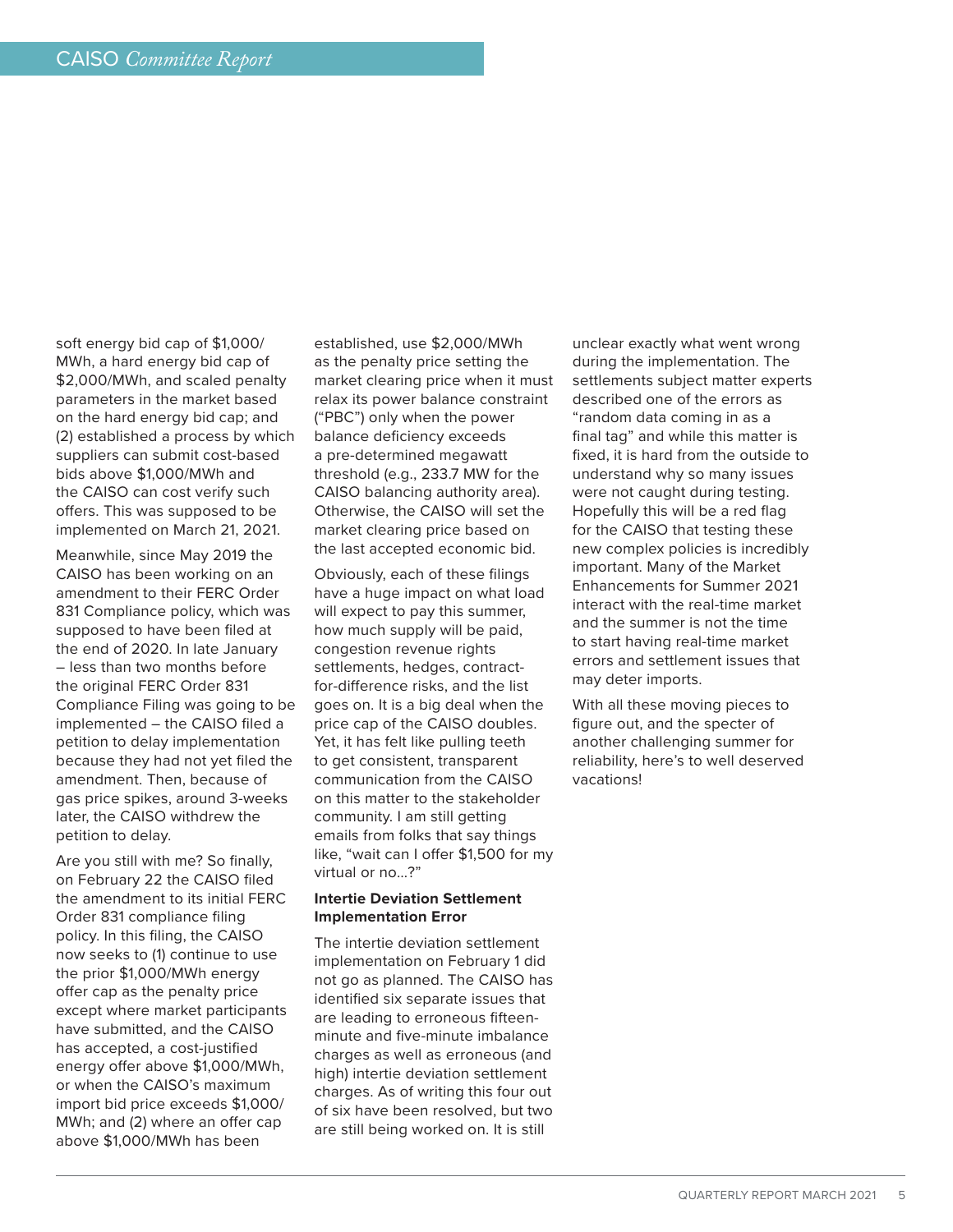# <span id="page-5-0"></span>CALIFORNIA LEGISLATIVE **COMMITTEE**

*Jesus Arredondo*

#### *[WPTF Legislative Committee](http://www.wptf.org/legislation)*

*consultant is Jesus Arredondo. Jesus is the principal and founder of Advantage Government Consulting LLC and has over 19 years of experience in media and government relations, including concentrated experience in energy policy. Prior to launching Advantage Consulting, Jesus worked as a senior advisor for two major public relations firms in the United States and Mexico. Jesus also served as a policy advisor to a major California transmission project, principal advisor on an education effort in California concerning natural gas and on a national education campaign concerning the FERC's push for standard market design. Before launching Advantage Consulting, Jesus was a bilingual spokesman for two California governors and served five years as director of regulatory and government affairs for a fortune 250 independent power producer and two years at the California Power Exchange, where he served as director of corporate communications.*

### **The 2020 Legislative Year was Pandemic Driven – The 2021 Legislative Year will be Recall Driven**

What began in early 2020 as a largely ignored effort to oust Governor Gavin Newsom – amid the haphazard 2020 COVID-19 pandemic response policy that became a maze of inexplicable colors and tiers, resulting economic distress and business closures, vaccine distribution hiccups, distance learning for millions of school-aged children that drove parents mad, and of course rolling blackouts – has culminated this month in more than 2.1 million Californians signing a petition calling for his dismissal. While the effort was originally dismissed by most Democrats, including Newsom himself, he recently told the press that he would "fight like hell" against the recall.

Supporters of the recall targeting California Newsom submitted 2,117,730 signatures, a number that appears to comfortably exceed the legally required threshold under State law. In fact, Newsom himself acknowledged that the recall will likely qualify, and he has already assembled a team that will mount his defense in what's expected to be the nation's biggest election in 2021. Democrats could raise well over \$100 million to defend the governor's seat in one of the bluest states in the country.

The final submissions will keep 58 county elections officials busy verifying the signatures. Already, proponents have registered a validity rate approaching 84 percent, higher than normal for voter-driven campaigns.

For all intents and purposes, however, Newsom's acknowledgment amounted to a campaign kickoff. His team has already launched ads and begun raising hundreds of thousands of dollars. One more Republican, former Rep. Doug Ose, has joined former San Diego Mayor Kevin Faulconer and 2018 GOP gubernatorial candidate John Cox as candidates in the race. Experts are also saying that it's inevitable that a Democrat will jump into the fray.

Newsom's team is seeking to tie the campaign to supporters of former President Donald Trump, who is deeply unpopular in California. Recall proponents, on the other hand, are trying to focus on intense frustration over Newsom's pandemic business closures and California lagging all other states in school reopening.

The petition signatories are coming in at 64.10% Republican; 25.30% No Party Preference; 9.00% Democrat; 1.60% Other. As an aside, signatories are 49.48% Female, which is likely reflective of the disproportionate economic and childcare burdens borne by women due to business closures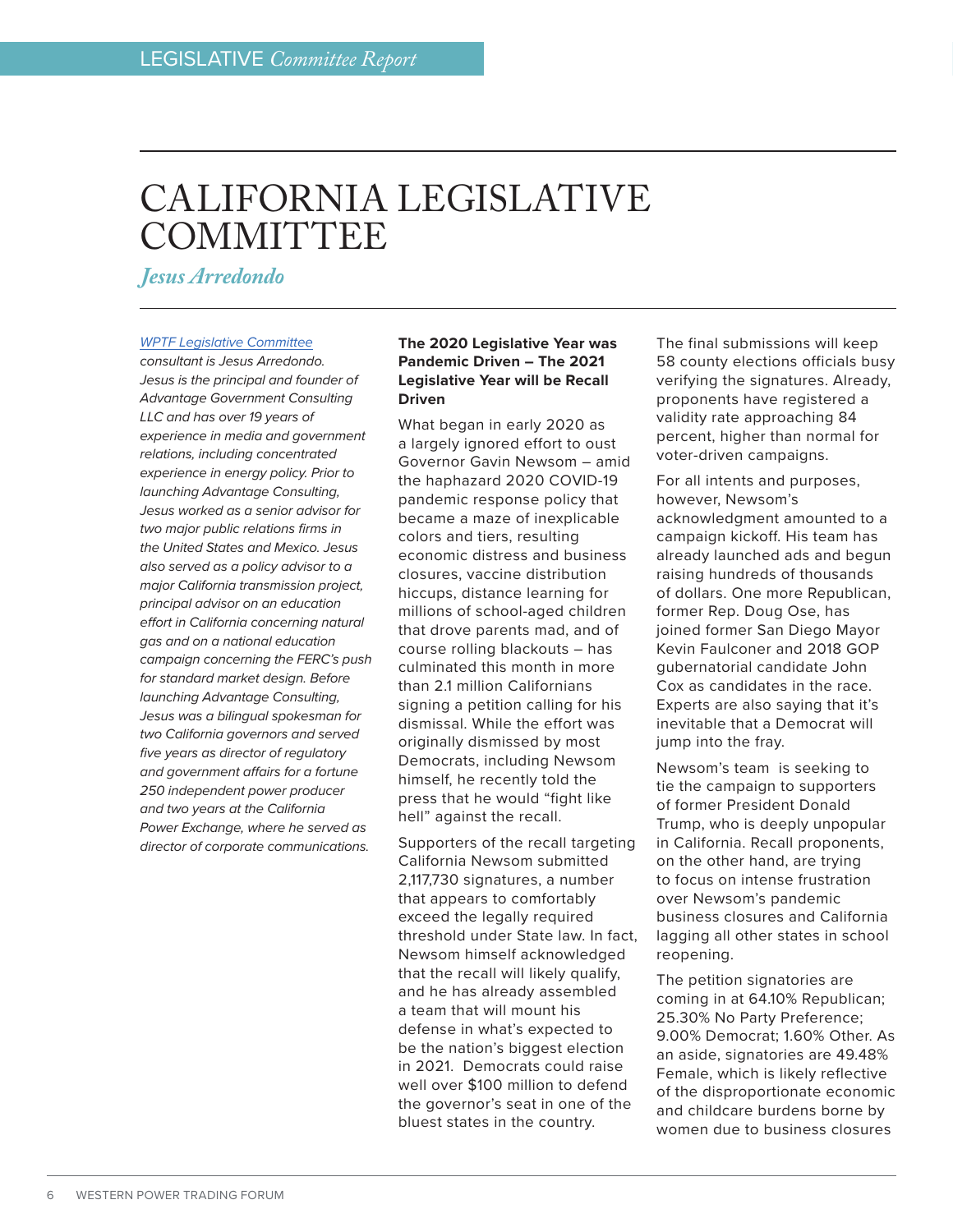and distance learning under Newsom's pandemic response. Under state law, the recall ballot will ask voters two questions: Do they want to recall Newsom, and if so, with whom do they want to replace him. Newsom cannot appear among the recall candidates, which leaves the door open for a Republican to win with a plurality of votes if the GOP can convince a majority of voters to oust the Democratic governor.

If county registrars verify that enough signatures have been submitted, several different electoral processes must take place before the recall is set, according to the Secretary of State Shirley Weber's office. The state elections chief will have until May 9 to notify counties that the election has qualified, then will allow voters to withdraw their signatures from May 10-June 21.

While that recission process is allowed under state law, Democratic strategists said that it will likely be impossible for Newsom to find enough signatories to withdraw their support, given the number of voters who have backed the recall effort.

The Secretary of State will officially certify signatures for the recall on Sept. 17, the same day the Lt. Gov. Eleni Kounalakis will declare the actual date of the election. Experts expect it will fall somewhere between October and late November.

So, while the 2020 Legislative session was driven by the pandemic, the 2021 Legislative session will be largely driven by the shadow of the recall and the hangover of the pandemic – and anything else that happens…

As far as energy policy being impacted, the aftermath of the August 2020 blackouts drove several legislators to introduce bills on alternative fuels like hydrogen, conservation, wildfire prevention, and energy storage. Perhaps the biggest bill making its way through the process is a bill that would allow for up to 30,000 megawatts of offshore-wind generation. While it is very early in the legislative process, this is only one of over 140 energy policy legislative proposals being tracked by the Legislative Committee.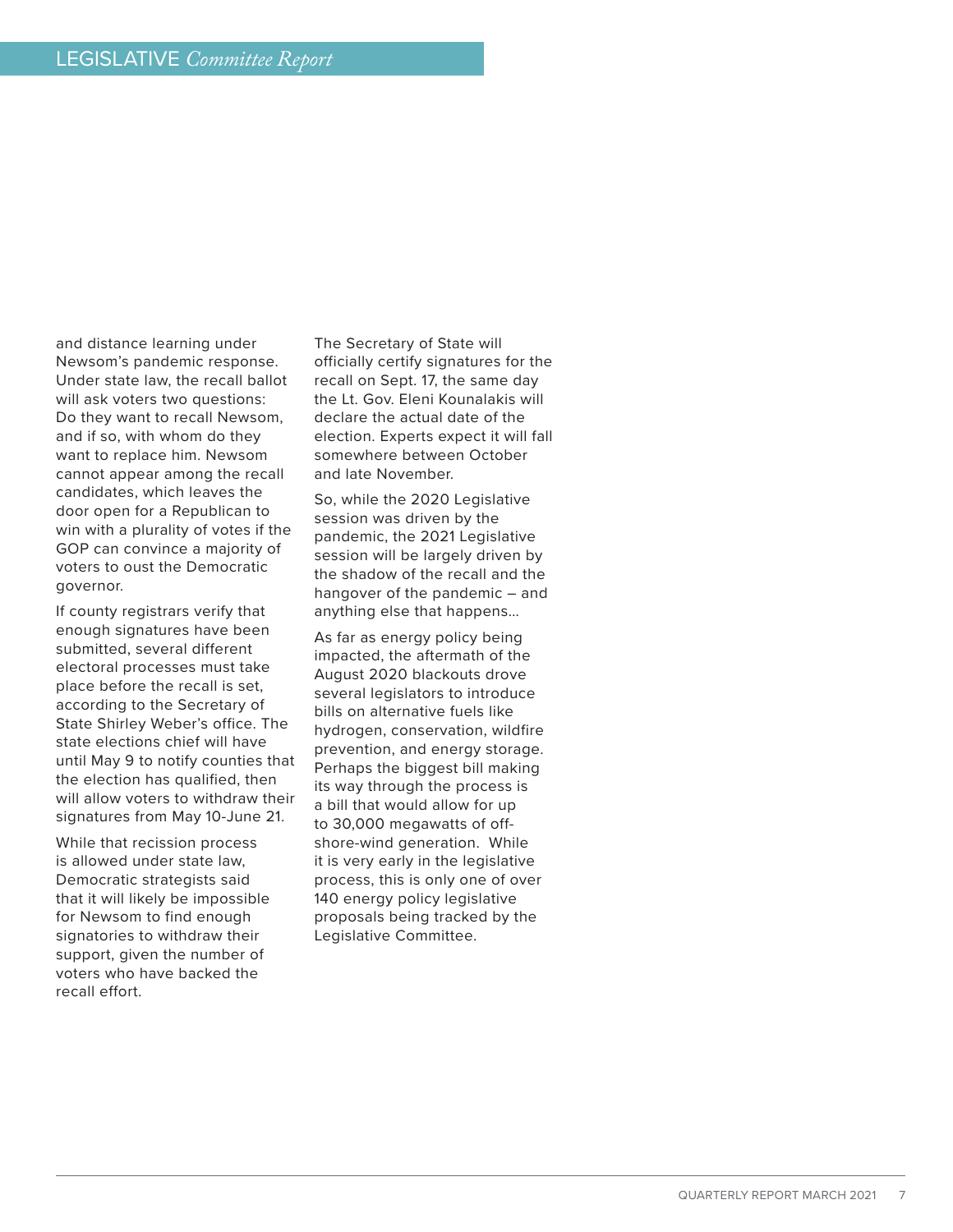# <span id="page-7-0"></span>MEXICO **COMMITTEE**

*Rajan Vig*

### *The WPTF [Mexico Committee](https://www.wptf.org/mexico)*

*Consultant is Rajan Vig. Rajan started his career in strategy consulting with FTSE 100 companies, working at WPP Group in London before working at private equity firm, Hamilton Bradshaw, where he began his consulting focus on commodities. He moved to Houston in 2014 to found an energy human capital consultancy within Sir Peter Ogden's portfolio, where he oversaw the buildout of commercial energy businesses across oil, gas and renewables into emerging markets across the Americas, specifically Mexico and the Southern Cone. Most recently, Rajan started and ran BioUrja Trading's office in Mexico City, managing the company's implementation across trading and origination in Mexico across fuels, gas and electricity. Rajan has a BA (Hons) in Modern Languages (Spanish & Italian with Portuguese) from the University of Manchester and an MSc in Latin American Studies (Economics & Politics) from Oxford University.*

#### **Lie Reform Update**

Discussions about Mexico's electric reliability, its energy security, the economic stability of the Federal Energy Commission (Comisión Federal de Electricidad, CFE), environmental concerns, power bills and high prices have all proved to be an absolute and complete waste of time. President Andrés Manuel López Obrador's proposed reform to Mexico's Electric Industry Law (Ley de la Industria Eléctrica, LIE) seems to be focused on denying private investment in the Mexican power sector. [4T](https://en.wikipedia.org/wiki/Fourth_Transformation)'s mantra: private entities are adversaries encouraged by national traitors of past neoliberal administrations.

AMLO's administration is renowned for its incapacity to selfcriticize. The President assured the people of Mexico that last month's blackout was irrespective of the bad weather. According to him, the main reason for blackouts is that Mexico is not self-sufficient with its access to natural gas, leaving the country exposed to circumstances north of the border.

As we have said time and time again, the President's efforts to embrace the two giants, CFE and PEMEX, as well as his efforts to cast doubt on the merit of renewables and the need for private company participation in energy markets, is out of touch with economic reality and environmental world trends.

Government officials' simplistic narrative behind the new policy have pushed an agenda indicating that wind and solar generation – supposedly less stable than oil and gas due to their intermittency – would compromise Mexican energy security. It is now certain that if the LIE passes as a legislation, the legal changes proposed by AMLO will affect energy security in Mexico. The bill would change the incentives from efficiency-based power generation to prioritizing CFE regardless of the increased costs.

In the past, Mexico has been a climate leader. It was the first developing country to deliver its climate action plan ahead of the Paris Agreement, but such ambitions are now treated with crushing lack of interest by the government

#### **Economic Impacts**

According to analysts, the proposed law that would overhaul Mexico's electricity market will scare off foreign and domestic investment. Private companies, which generate cleaner and cheaper power than CFE, are currently at the front of the queue, but the lower house approved bill will eliminate this. With that, it would eliminate the confidence about the prevalence of the rule of law in Mexico. The plan of putting CFE in such a privileged position when it has shown that it lacks the resources and capacity to invest in new technology has been long criticized.

[COPARMEX](https://en.wikipedia.org/wiki/Coparmex) publicly stated that the reform will effectively raise the cost of electricity for consumers by 17% and that this cost will be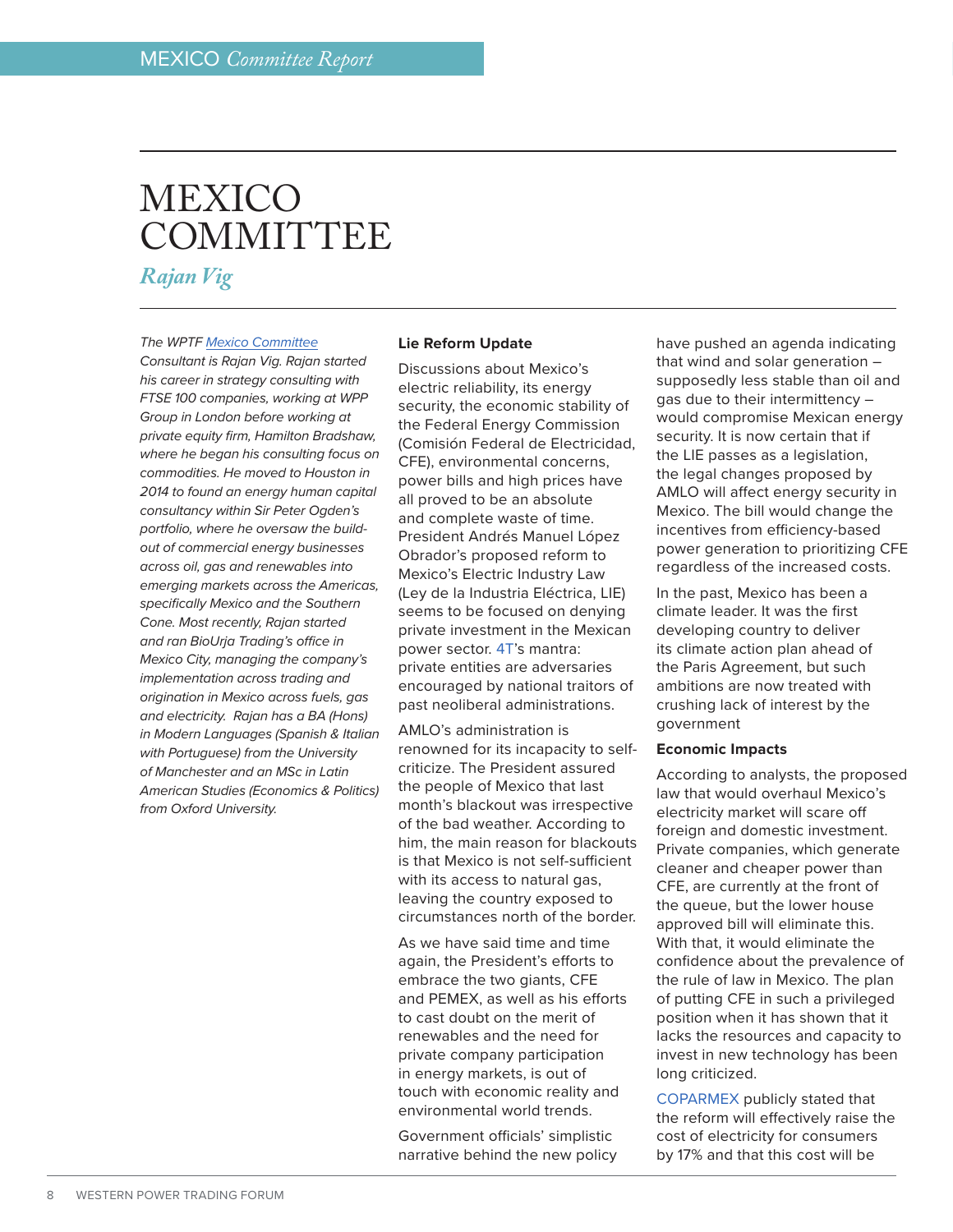absorbed by the users or by the Finance Ministry which means that Mexicans will pay the price either via their monthly bills or via taxes. COPARMEX in its issued public statements mentioned that AMLO's proposed reform will increase generation costs and cause international legal challenges. Simply put, the reform will damage Mexicans to ironically favor the state-owned CFE.

Shall be watching the next couple of months closely.

#### **Judicial System Battle**

[MORENA'](https://en.wikipedia.org/wiki/National_Regeneration_Movement)s most controversial power plan to date came to a sudden halt this past week, just at a time when the tide seemed to be turning its way. The federal Mexican judicial courts momentarily came through for the private sector, stopping an unprecedented act of arbitrary law reform. A Mexican Federal Judge ordered to suspend the effects of the LIE's recent reform ruling that it could harm free competition and cause irreparable damage to the environment since it favors traditional energy generation sources over renewable ones.

The President has responded by explicitly stating that he will go to the Supreme Court if necessary to defend these changes. He is threatening to review and appeal the proceedings of any judges who grant the suspensions of these modifications, creating a witch hunt-like environment for the Judiciary Power. AMLO has actively demanded an

investigation against the judges who have temporarily blocked the implementation of his plan. He practically accused judges of being on the payroll of private energy companies.

# **Texas Polar Vortex**

Natural gas imports into Mexico from the U.S. averaged an approximate of 165,809 million cubic feet per month in the first 11 months of last year. Mexico decided to increase its import from the neighboring country and upscale its gas infrastructure after the surge that American oil industry had by introducing horizontal perforation that gave the U.S. access to nonconventional reserves.

It is true that power generation in Mexico is tied to gas supply from Texas, but the current government has done extraordinarily little to allow the market to develop. Since AMLO took office, his government has ordered the suspension of tendering for gas deposits exploration and canceled Pemex associations with private companies.

Instead of blaming American gas companies for the blackouts in Mexico, the government should be rethinking about the energy policy they are currently supporting.

Mexico always has and continues to be a gas-driven power market. It has the fortune of access to cheap gas from the United States. Where Mexico has

fallen short is in developing the relevant infrastructure to take full advantage of its enviable position. The pipeline system is in desperate need of expansion and additional capacity. There is a profound need for natural gas storage too as well as engagement in natural gas exploration – none of which have come to fruition over recent years. Had Mexico developed such infrastructure, the country would be less exposed to the recent bad weather causing grave consequences across the ERCOT grid. In AMLO's eyes though, this is all the fault of previous presidencies and the United States.

#### NATURAL GAS

#### **Foreign Natural Gas Dependency**

Mexico's dependence on foreign gas gets worse by the day. According to the Ministry of Energy, between 70 % and 90% of the total gas the country needs comes from abroad, specifically from the United States as of February 2021.

This data was exposed by the gas crisis that the country went through a few weeks ago, caused mainly by the precipitous drop in Pemex's gas production in recent years. According to data, Pemex's domestic production between January and November 2020 was only enough to cover 30 percent of the total demand of 8 thousand 197 million cubic feet of gas per day.

In Mexico's case, energy is one sector for which lofty ambitions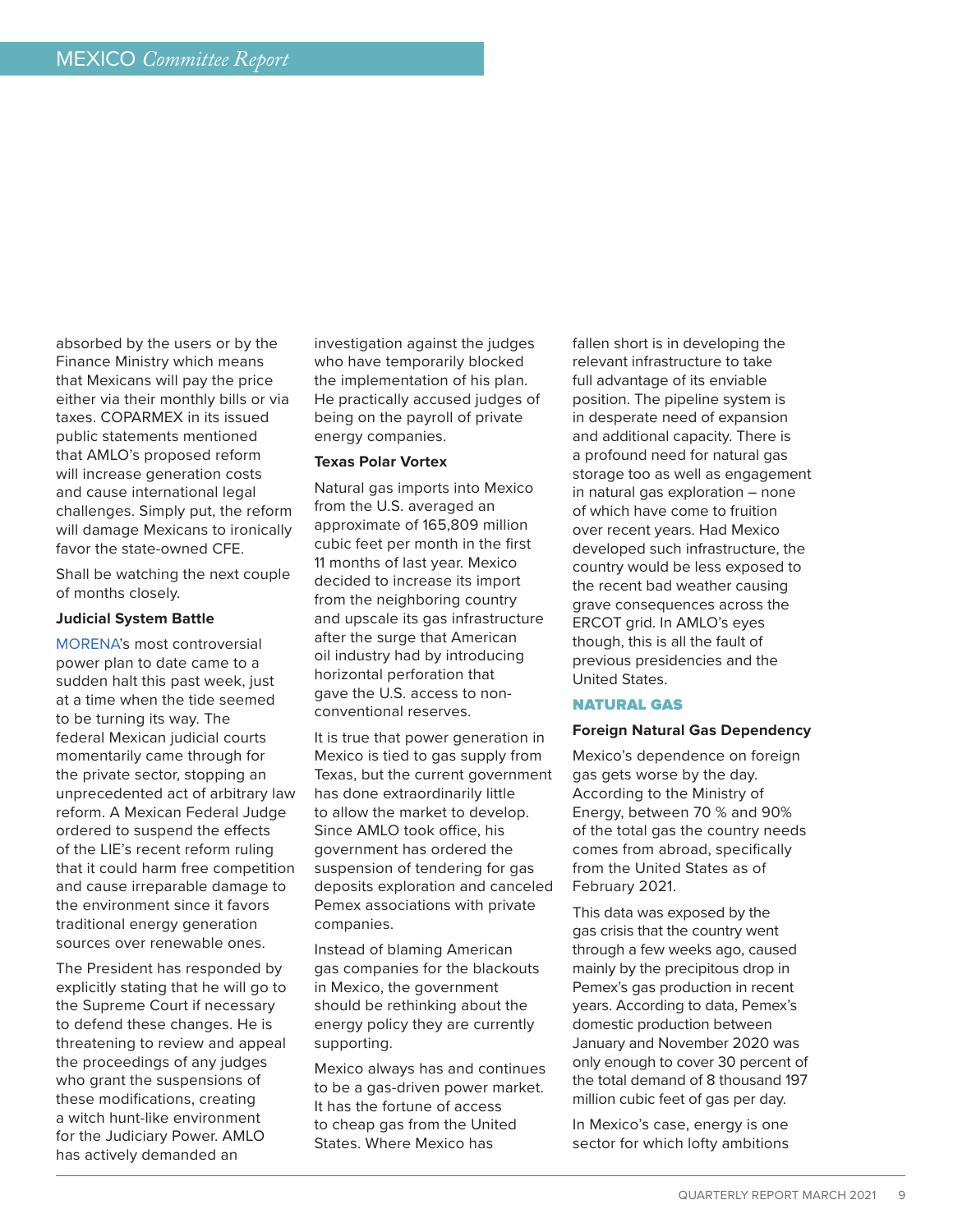are actually attainable, but AMLO must reverse course on energy storage investment and fracking to improve the country's energy situation. For instance, floating regasification units or underground gas storage facilities are a feasible, short-term approach to improve the energy sector's resiliency. Government efforts to promote shale development, such as AMLO's predecessor's ending of a monopoly on oil by state-owned petroleum enterprise, Pemex, foster private and foreign investment and long-term energy development. Such policies could inject much-needed capital into Mexico's economy and increase energy diversification.

AMLO will struggle to accomplish all his ambitious campaign promises during his tenure, but the energy sector offers an arena for AMLO

to build a sustainable strategy that includes economic gains and greater autonomy if he alters course. Mexico desperately needs more storage facilities to weather energy crises like the one in February. Apart from more blackouts, a fracking ban's only legacy would be a greater dependence on energy imports and stalled domestic energy diversification, at least until AMLO's successor inevitably removes the ban.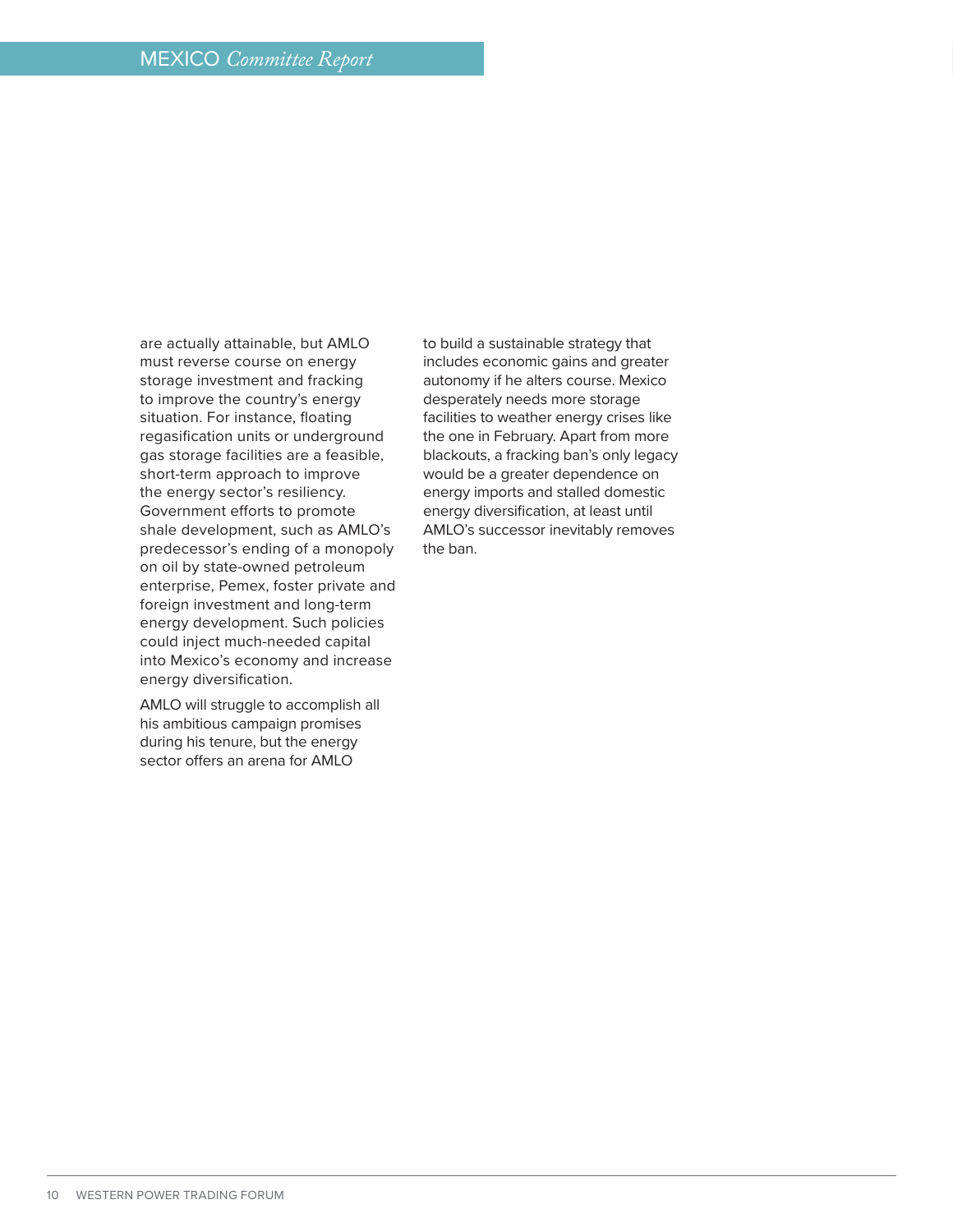# <span id="page-10-0"></span>CARBON AND CLEAN ENERGY **COMMITTEE**

*Clare Breidenich*

# *Clare Breidenich coordinates [WPTF's Carbon and Clean Energy](http://www.wptf.org/carbon)*

*[Committee.](http://www.wptf.org/carbon) In this role, Clare has been actively involved in the development of California's cap and trade program since its inception and has particular expertise on issues related to the treatment of electricity imports under the program and the interactions of the carbon market and the markets operated by the CAISO. Clare also represents WPTF on matters related to carbon and clean energy policies in other western states.*

*Prior to joining WPTF, Clare worked on international climate issues at the Environmental Protection Agency, the US Department of State and the United Nations Framework Convention on Climate Change Secretariat. Clare has extensive knowledge of the technical and policy options for greenhouse gas mitigation, including market mechanisms, and methodologies and protocols for estimation, reporting and verification of greenhouse gas emissions and reductions. She has served on the Washington Governor's Climate Action Team, the Washington Carbon and Electricity Markets Workgroup and on a National Academy of Sciences' Committee on monitoring of greenhouse gas emissions. Clare is a graduate of the University of Michigan and has a Master of Public Affairs and a Master of Science in Environmental Science from Indiana University School of Public and Environmental Affairs.* 

# **Another year, another kerfuffle of Carbon and Clean Energy legislation in Washington and Oregon**

The 2021 legislative session in Washington is off to a roaring start, with several climate and clean energy bills introduced. Among them are a legislation that would establish a cap-and-trade program (the Climate Commitment Act), a clean fuels standard, and a carbon tax. The cap-andtrade legislation and clean fuels legislation seem to have more traction than the carbon tax. Compared to previous legislative attempts, the politics around adoption of a cap-and-trade program and clean fuels standard in Washington have shifted markedly.

Within the legislature, the capand-trade and fuel standards bills are being characterized as a "grand bargain" in conjunction with a third bill addressing transportation infrastructure funding. Particularly for cap-andtrade, this packaging seems to have helped pick up some Senate votes who see dollar signs for the state transportation fund. The other shifting dynamic has been the petroleum industry. Many refiners and fuel suppliers have supported cap-and-trade previously, but only in lieu of a clean fuel standard. This year, opposition to the fuel standard seems more muted, while active support for cap-and-trade remains. While both bills have a

long way to go, one key milestone has been passed – for the first time, cap-and-trade legislation was successfully voted out of the Senate Energy, Environment and Technology Committee.

From WPTF's perspective, there are a several problems in the current draft of the legislation. Although the program is clearly intended to enable linkage with that of California (and Quebec), several provisions would prevent such linkage. The most significant is the provision that emissions associated with electricity imports will not be regulated until the second compliance period, which would cause emissions leakage and undermine program's environmental intent. Other provisions of the proposed legislation create rules for access to allowances that differ from those of the California program: holding limits, the pricecontainment reserve, and an emissions containment reserve that would be unique to the Washington program.

The cap-and-trade legislation now sits in the Senate Rules Committee. The bill saw two modifications in the Ways and Means Committee designed to grease its passage: changes to the allocation provisions for energy-intensive, trade-exposed industries, and addition of a provision that explicitly ties implementation of the bill to new state transportation funding. Not coincidently, the Democrats also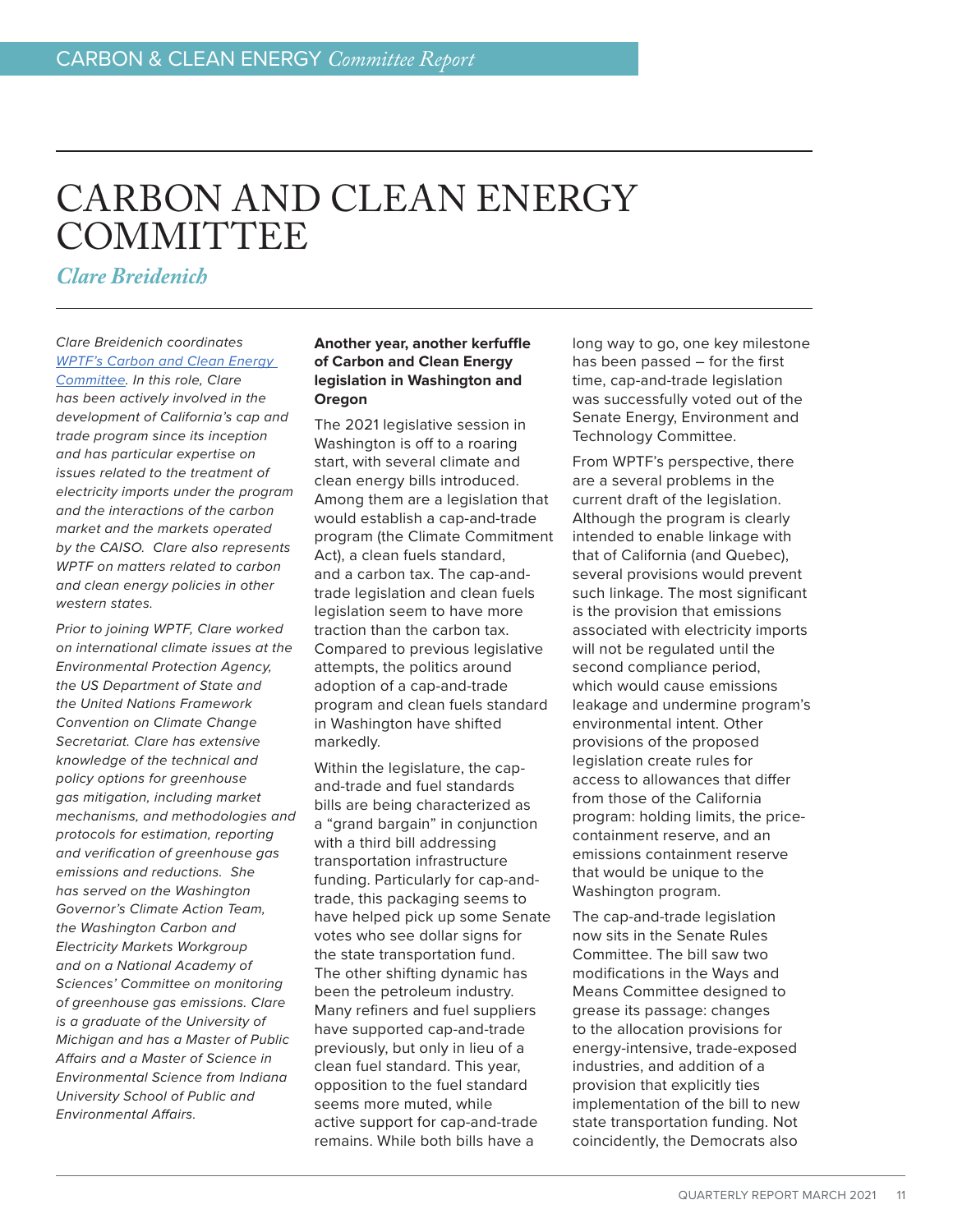released proposed transportation budgets in both chambers at the same time. Given this movement, the bill now looks likely to pass the full Senate. As passage in the House is pretty much a given (the House has already passed the more controversial clean fuel standard), this may be the year that we finally see Washington pass a cap-and-trade and a clean fuel standard. In which case, repeal referendums will undoubtedly follow…

In Oregon, the focus has been on a 100% Clean Electricity bill. Although multiple different bills – including and enhanced Renewable Portfolio Standard (RPS) – were introduced, the action has occurred within a stakeholder group convened by one of the state Environmental Justice organizations. The stakeholder group was attempting to develop a clean energy concept to be turned into a substitute for one of the RPS style bills in the legislature. Despite what has been uniformly characterized by participants as a fairly chaotic process, as recently as three weeks ago, consensus seemed to be emerging around the concept of 100% clean bill measured on the basis of greenhouse gas emissions, rather than Renewable Energy Credit procurement.

That all changed with the introduction of the substitute bill in mid-March. The substitute creates an emissions-based 100% clean standard as discussed in the stakeholder group but has added several new and contentious provisions that would impact retail access in Oregon. These include new charges for energy service supplies, a new green tariff, and elimination of a requirement for the Public Utilities Commission to mitigate utility market power. It is unclear whether opposition to these new provisions will be successful in either modifying the bill or undermining Democratic support. If Democrats continue to move the bill forward, we may see a repeat of the Oregon Republican Legislators favorite tactic when confronted with legislation they don't like – going AWOL.

# **And some speculation about what is going to happen at the Federal level**

The December newsletter expressed skepticism about the feasibility of President Biden's domestic climate change agenda in light of the expected continued Republican Majority in the Senate. Despite now having Democratic control of the Senate agenda, the likelihood of passing targeted federal climate legislation – such as a clean energy standard or carbon tax – in the divided chamber remains extremely slim. (Although a clean energy friendly infrastructure package is not outside the realm of feasibility.) The question is then this: what can the combined efforts of the

Environmental Protection Agency (EPA) and the Department of Energy (DOE) do?

An important signal will come next month. The Administration has announced that it will submit its pledge under the Paris Agreement of the climate convention by Earth Day. Gina McCarthy, Biden's domestic climate policy czar, has said that the United States will commit to ambitious 2030 greenhouse gas reductions, focused on the power and transportation sectors. EPA has signaled that it will not attempt to reinstate the Obama Administration's Clean Power Plan for the electricity sector. Rather, its message is that all options– including the possibility of using a multipollutant rule or National Ambient Air Quality Standard for carbon dioxide as well as the more traditional new source performance standards – are on the table.

DOE lacks EPA's emission regulatory authority but could still be influential given its ability to tighten (or stop the rollback) of energy efficiency standards and help drive innovation. This month, the agency announced millions of dollars in new research and development funding for electric vehicles, grid storage, decarbonization of natural gas with renewable hydrogen, and other clean energy technologies.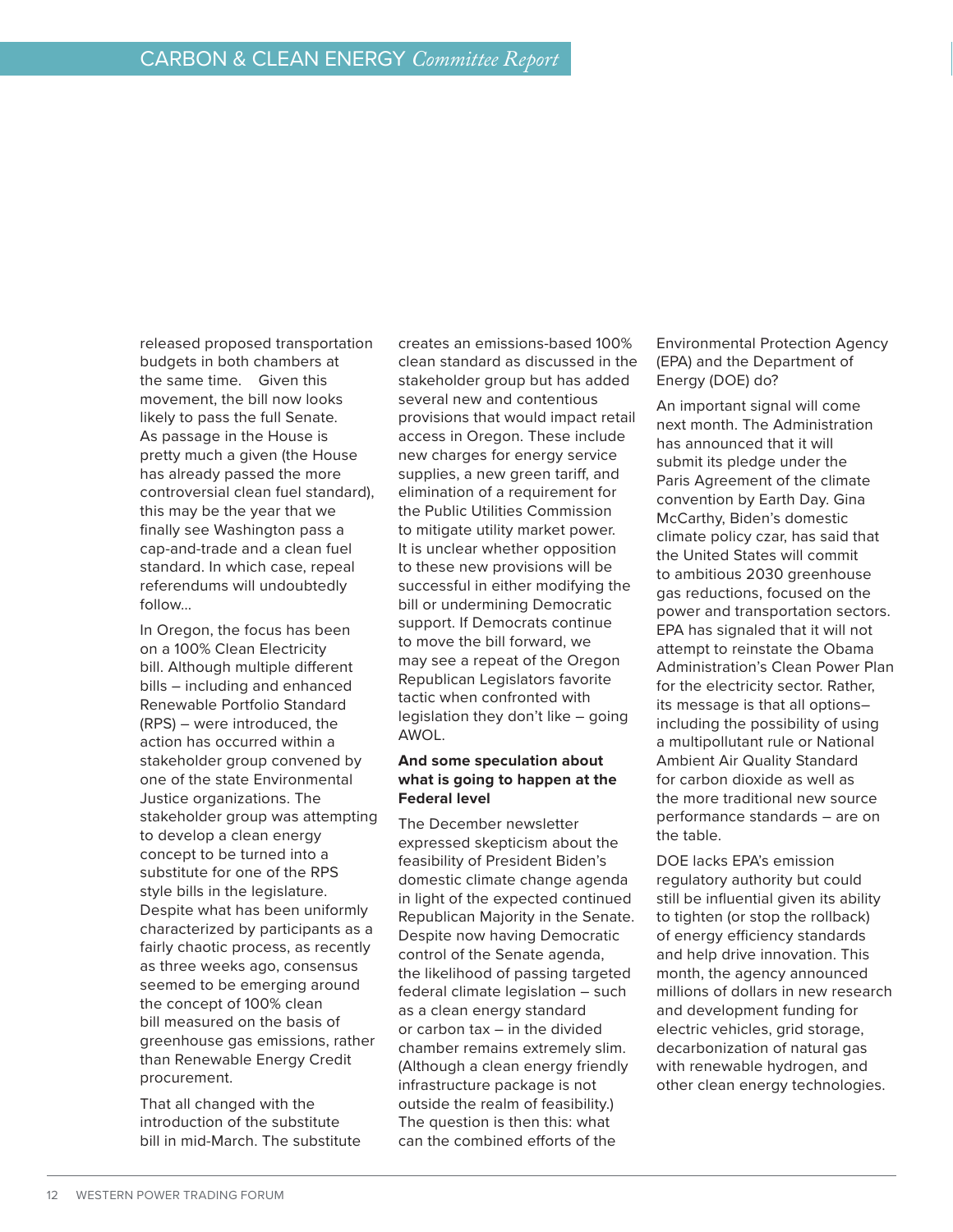# <span id="page-12-0"></span>WIDER WEST COMMITTEE (2WC)

*Caitlin Liotiris*

# *Caitlin Liotiris coordinates WPTF's*  [Wider West Committee \(2WC\)](http://wptf.org/wider-west)*,*

*which engages on market, policy, reliability and technical developments in the "wider West," generally outside of California. The 2WC is active in advocating for broader western energy markets, especially the EIM and other regional market expansion opportunities. The 2WC also follows important developments at Peak Reliability and the Western Electricity Coordinating Council. Caitlin has over a decade of experience in energy issues in the West and has spent most of those years actively engaged on market development efforts across the Western Interconnection footprint, including a major role in developing the policies for implementing the EIM. She is skilled in understanding and distilling the interaction of energy policy and energy market dynamics. In addition to her work with WPTF, Caitlin has worked on various energy policy and market related issues throughout the county. Caitlin is currently a member of Peak Reliability's Member Advisory Committee (MAC) and has also coauthored various reports exploring the benefits of proposed transmission facilities in the West.*

# **Western Assessment of Resource Adequacy Raises Concerns about the Potential for Loss of Load Across the West, while others Wonder About Regional Transmission Organizations**

With the two high-profile lossof-load events the country experienced over the last year, discussions surrounding load shedding events and resource adequacy (RA) have clearly intensified and entered the public sphere. It was timely, therefore, when in late 2020, WECC released the ["Western Assessment](https://www.wecc.org/_layouts/15/WopiFrame.aspx?sourcedoc=/Administrative/Western%20Assessment%20of%20Resource%20Adequacy%20Report%2012-18%20%28Final%29.pdf.pdf&action=default) [of Resource Adequacy.](https://www.wecc.org/_layouts/15/WopiFrame.aspx?sourcedoc=/Administrative/Western%20Assessment%20of%20Resource%20Adequacy%20Report%2012-18%20%28Final%29.pdf.pdf&action=default)" This western focused assessment was conceived after the WECC Member Advisory Committee (MAC) raised concerns regarding the findings and assumptions used in the WECC portion of the NERC Long-Term Reliability Assessment (LTRA) in 2019. The MAC pointed out that the LTRA's findings seemed too rosy with respect to future reliability in the region.

Specifically, MAC members called out that the retirement assumptions were out of sync with the announced plans of utilities across the West. In response, WECC explained to the MAC that the NERC LTRA must follow NERC's rather rigid rules regarding resource assumptions, which results in most announced retirements not being assumed to be offline in the LTRA framework. Many MAC members cautioned that the LTRA framework wasn't

painting a realistic picture of future reliability in the Western Interconnection. In response to this, WECC worked with the MAC, the Western Interconnection Regional Advisory Body (WIRAB) and other stakeholders to develop the Western Assessment of RA which provides an assessment not bound by the same rules as the LTRA and which complements and enhances the LTRA.

WECC's Western Assessment of RA includes several scenarios which are intended to reflect a range of potential outcomes on future generation capacity and import availability in each region. The assessment factors in announced and expected generation retirements (which are clearly detailed in Appendix B of the report). WECC's assessment reviews the risk of unserved demand across five subregions and six different scenarios. Through these scenarios, they determine whether existing and planned resources are expected to meet forecast demand plus a reserve margin. Importantly, their analysis considers planned retirements and uncertainties regarding how much generation will be built and the future level of demand.

WECC's findings point to significant potential for unserved demand over the 2021-2024 period, especially in the scenarios which do not allow the subregions to rely on imports from other areas. The results show a better picture for reliability when imports are allowed and more